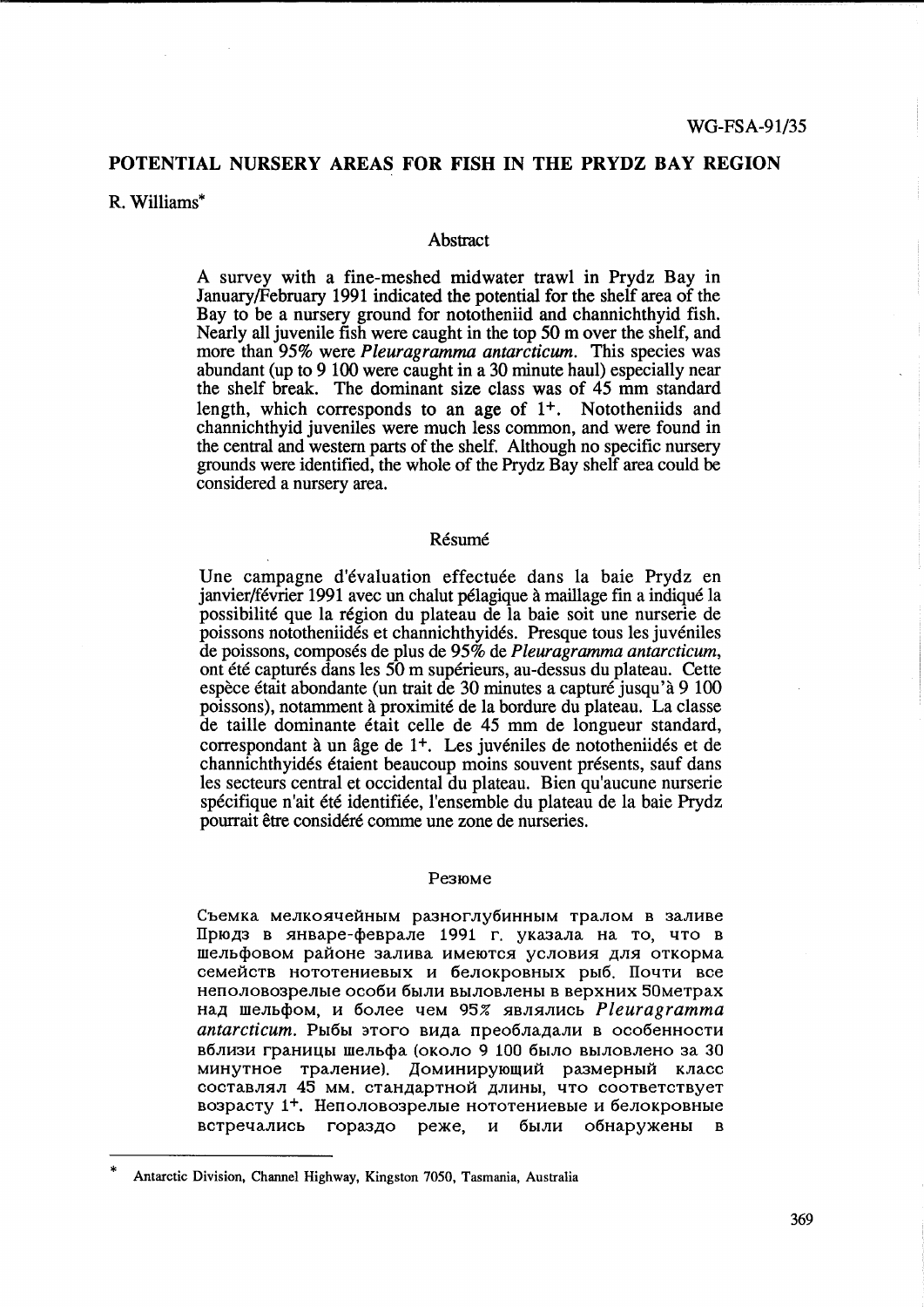центральной и западной частях шельфа. Несмотря на то, что специфические участки откорма не были идентифицированы, вся шельфовая площадь залива Прюдз может считаться участком откорма.

### Resumen

De un estudio realizado con una red de arrastre pelagico con una luz de malla muy fina en la zona de la plataforma de la bahia de Prydz, en enero/febrero de 1991, se desprende el potencial de la bahia para constituirse en una zona de cria para nototenidos y caenictidos. Casi todos los juveniles fueron pescados en los 50 m superiores de la plataforma y mas del 95% fue *Pleuragramma antarcticum.* Esta especie fue muy abundante (se pescaron hasta 9 100 ejemplares en un arrastre de 30 minutos), especialmente cerca del borde de la plataforma. La clase dominante fue de 45 mm de talia, 10 que corresponde a la edad 1+. Mucho menos comunes resultaron los nototenidos y caenictidos juveniles en la zona central y occidental de la plataforma. Aunque no se identificaron zonas especificas de cria, toda la zona de la plataforma de la bahia de Prydz se podria considerar como una zona de cria.

### 1. INTRODUCTION

As a result of debate on the potential of a significant by-catch of juvenile fish in krill fishing operations, the Scientific Committee for the Conservation of Antarctic Marine Living Resources (SC-CAMLR, 1990) agreed that nursery grounds for fish should be identified as a matter of priority and the topic discussed by the Working Group on Fish Stock Assessment.

In the 1990/91 season, Australia conducted a survey of the pelagic fishes of the Prydz Bay region using equipment with sufficiently fine meshes to sample larval and juvenile fish. While not sufficient unequivocally to identify nursery areas as such, the results of this survey do indicate the areas of highest young fish abundance and thus those to be avoided by krill fishing operations if fish by-catch is to be minimised.

# 2. MATERIALS AND METHODS

The Prydz Bay region was surveyed in using and International Young Gadoid Pelagic Trawl (IYGPT). This has a headline length of 20 m, and a mesh size of 15 cm in the wings and mouth area and 2 mm in the codend. Behaviour of the net while fishing was monitored with a SIMRAD trawl surveillance sonar, allowing real time measurement of the effective mouth area, and hence volume filtered. Mouth opening averaged 11 to 12 m wide by 7 to 8 m high, and nets were towed at fishing depth for a standard haul duration of 30 minutes at 3 knots, giving a volume of water filtered per haul in the vicinity of 233 000 m<sup>3</sup>. Stations were planned at 30 mile intervals covering the entire shelf area of Prydz Bay, the banks to the west as far as Scullin Monolith, and along some transects offshore from the shelf break. Most stations were successfully sampled (Figure 1), with the exception of a few in the southeast and east side of the Bay, where ice prevented fishing, and a western transect had to be slightly displaced to avoid ice. At each station, hauls were made at three depths: at 30 to 50 m depth, approximately midway between surface and bottom, and at approximately 30 m above the bottom. Figure 1 shows the sampling sites.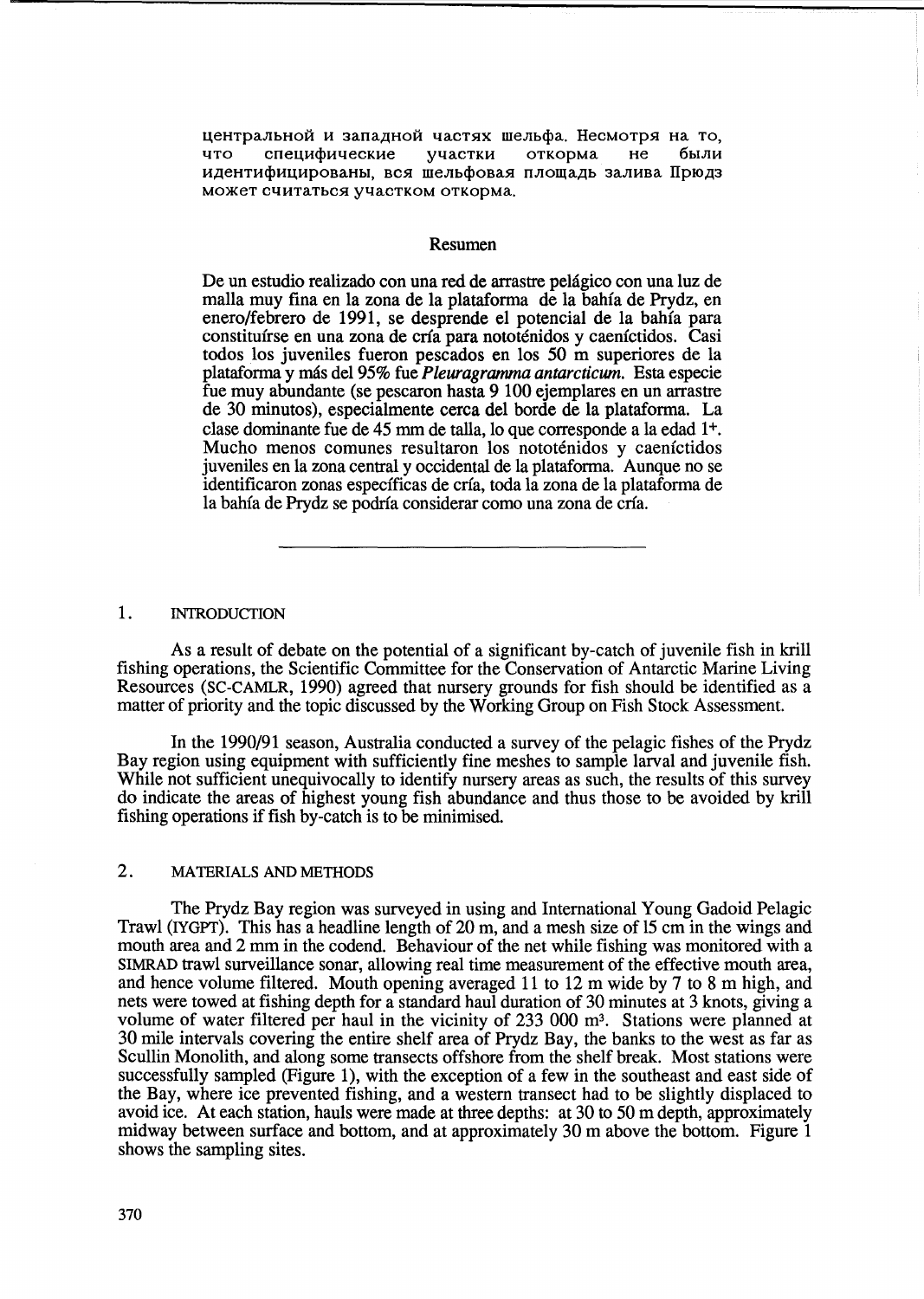## 3. RESULTS

Nearly all the juvenile fish were caught in the near surface trawls (30 to 50 m depth), so these trawls alone will be analysed. *Pleuragramma antarcticum* constituted the great majority of the catch, with various channichthyid and nototheniid species making up the rest. Because of some difficulties in identification of small larvae and the low numbers of Channichthyidae and Nototheniidae (excluding *P. antarcticum),* these families are treated as a whole and not subdivided into species.

Figure 2 shows the catches of *P. antarcticum* in the near surface hauls. Large numbers (up to 9100/30 min haul) occur in the central part of the bay, especially near the shelf break and some distance offshore from it, but the southern, eastern and western margins had low or zero catches. The length frequency distribution (Figure 3) shows a major mode at 45 mm, with subsidiary modes at 15 mm and 70 mm. These size modes correspond reasonably well with the 0+, 1+ and 2+ year groups established by Hubold and Ekau (1986) for *P. antarcticum* in the Weddell Sea.

Other Nototheniidae (mainly comprising *Trematomus* spp.) were widespread but not numerous, except in one station near the shelf edge at the eastern side of the bay (Figure 4). A wide range of lengths were caught, mostly between 35 mm and 100 mm SL (Figure 5).

Channichthyid juveniles were more abundant than nototheniids, but still far less numerous than *P. antarcticum* (Figure 6). They were mostly found in the central and western parts of the bay, but rarely near the edge of the continental shelf or beyond it. A wide range of sizes up to 120 mm SL were caught (Figure 7), and surprisingly for a mixed group of species there are two distinct size groups.

### 4. DISCUSSION

It is clear that nearly all juvenile fish caught in the Prydz Bay region are associated with the continental shelf zone. These fish belong to the typically shelf dwelling families These fish belong to the typically shelf dwelling families Nototheniidae and Channichthyidae. Extremely few larvae or juveniles were caught of the typically oceanic families Myctophidae and Paralepididae, although adults and subadults were common, especially in the deeper hauls beyond the continental shelf edge.

Between the three major groups, the whole of the shelf zone is utilised, with *P. antarcticum* mostly in the region of the shelf break, which includes a zone to seaward of the continental slope, and channichthyids being more confined to the central part of the shelf, away from the shelf edge. The single significant occurrence of nototheniid larvae was in the region of the shelf break.

Although these data do not identify nursery areas in the strict sense of the word, i.e. a discrete where fish are spawned or where young fish congregate to feed, there is some justification for considering the whole shelf region in the area studied as a nursery area. Catches of *P. antarcticum* are high in the shelf break area, and while channichthyid catches are much lower, it should be remembered that channichthyids are larger, probably slower to mature and less fecund than *P. antarcticum,* and so a lower juvenile mortality could still have a significant effect on the population. The Prydz Bay shelf is much wider than in most Antarctic localities, and the concentration of channichthyid larvae further south than the coastline allows in most places may imply that this area is a breeding ground from which fish ultimately disperse to neighbouring shelf areas.

There are no fine-scale data for the kriU fishery that took place in the Prydz Bay area in the early 1980s, but if it followed apparent normal practice elsewhere, it probably concentrated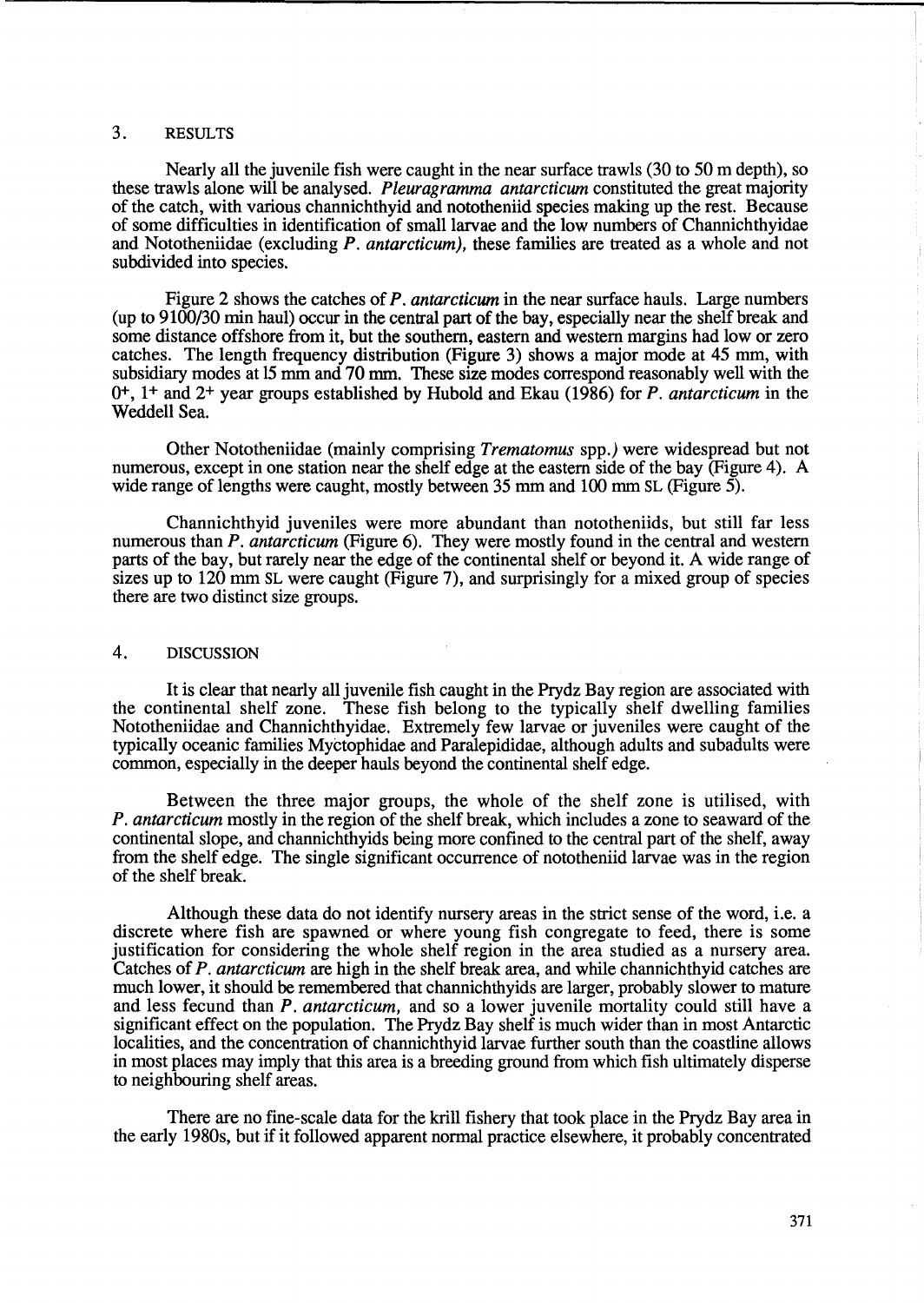on the region on both sides of the shelf break. KriU fisheries almost exclusively exploit the upper 100 m of the water column, so these fish data are relevant to the potential impact of a krill fishery.

Such a kriU fishery would be likely to have a large by-catch of *P. antarcticum,* as it would almost exactly overlap the main area of this species' abundance. There is likely also to be a significant effect on the juvenile channichthyids, especially if the fishery extended further on to the shelf.

# **REFERENCES**

- HUBOLD, G. and W. EKAU. 1986. On the midwater fish fauna of the Weddell Sea, Antarctica. *Proc. V Congr. Europ. Ichthyol. Stockholm,* 1985: 391-396.
- SC-CAMLR, 1990. *Report of the Ninth Meeting of the Scientific Committee (SC-CAMLR-IX).*  CCAMLR, Hobart, Australia: 345 pp.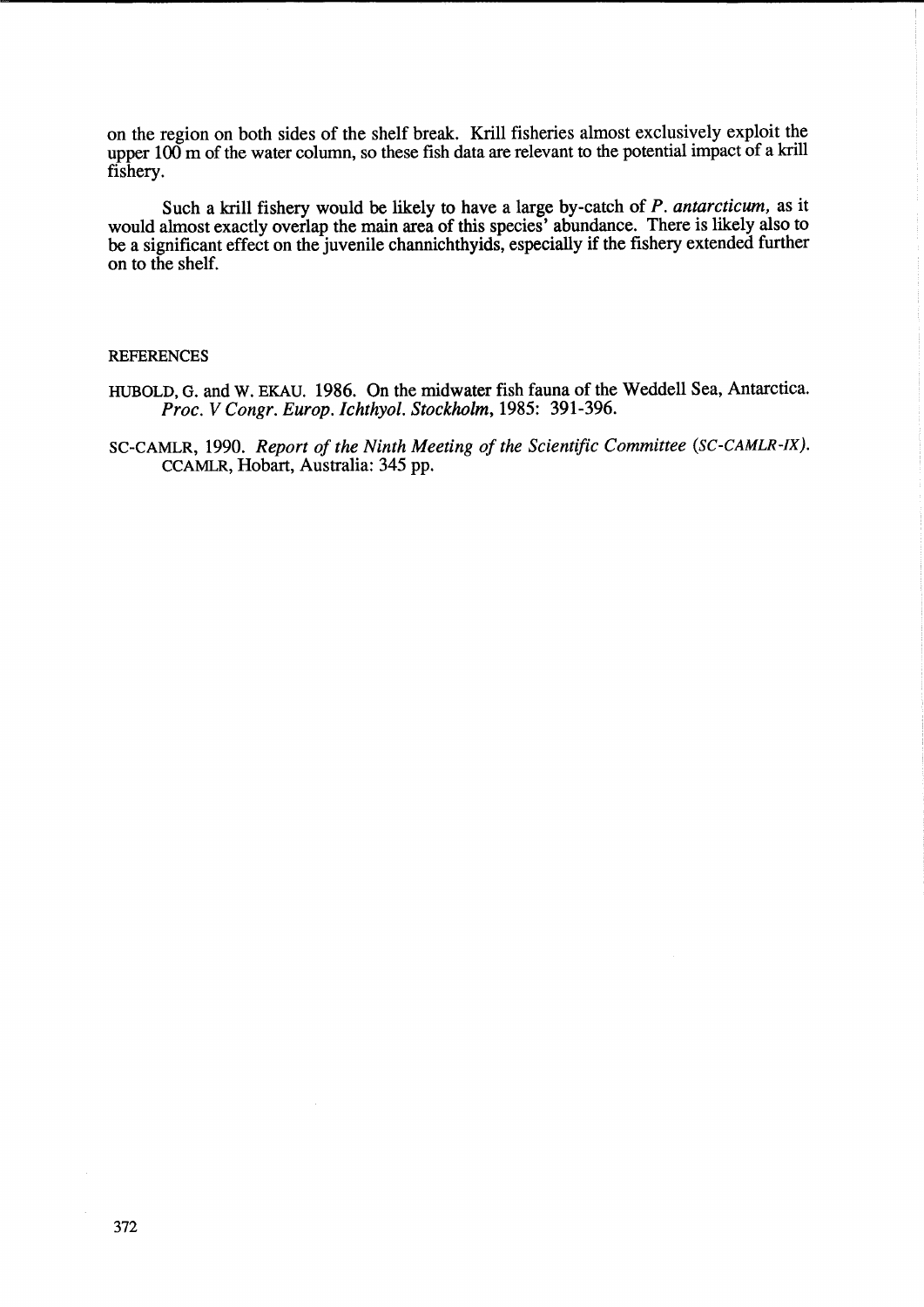

IYGPT STATIONS

Figure 1: Map of sampling localities in Prydz Bay.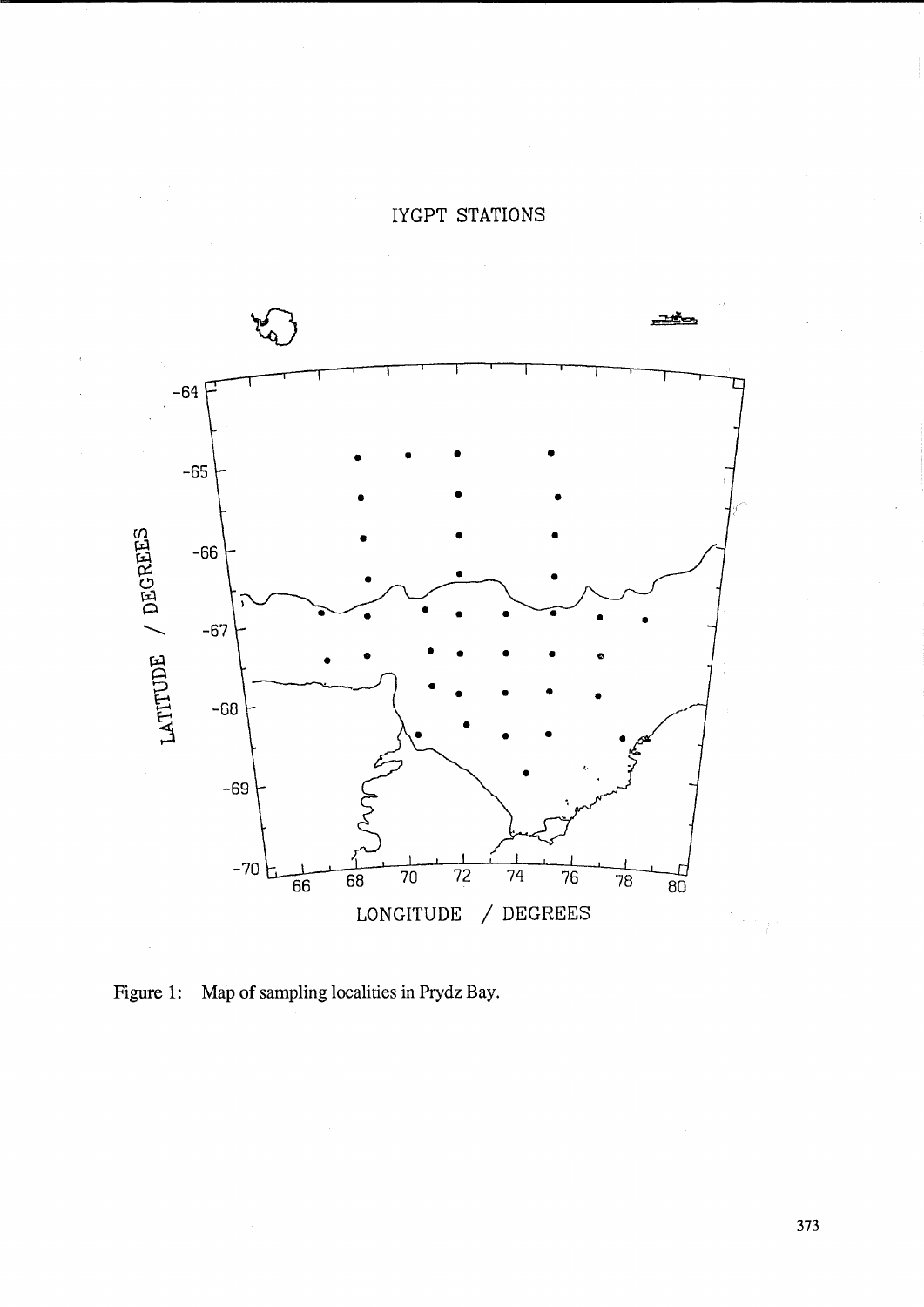

individuals/30 minute trawl



Catches of P. antarcticum juveniles. Figure 2: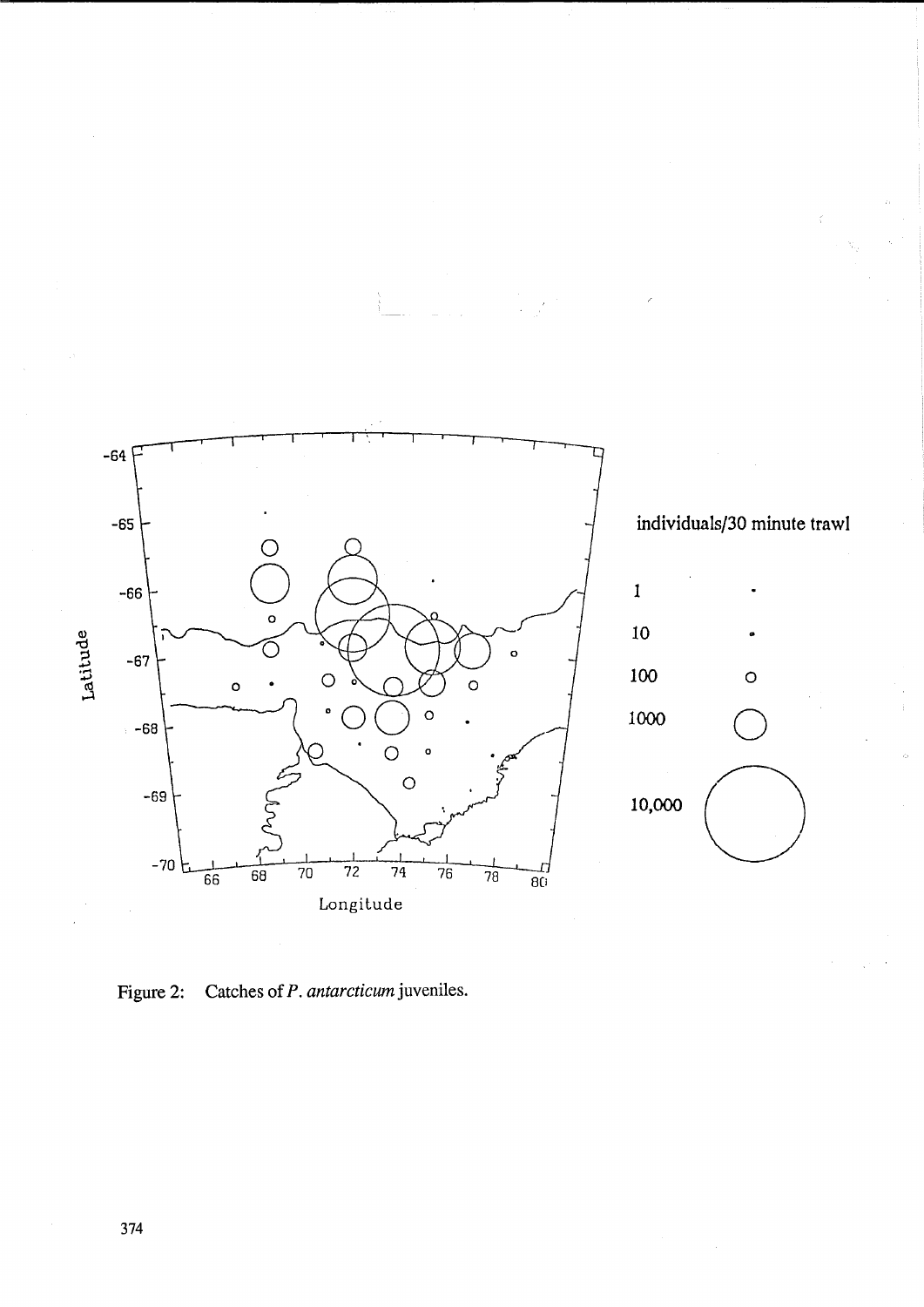

Figure 3: Length frequency of P. *antarcticum* catches.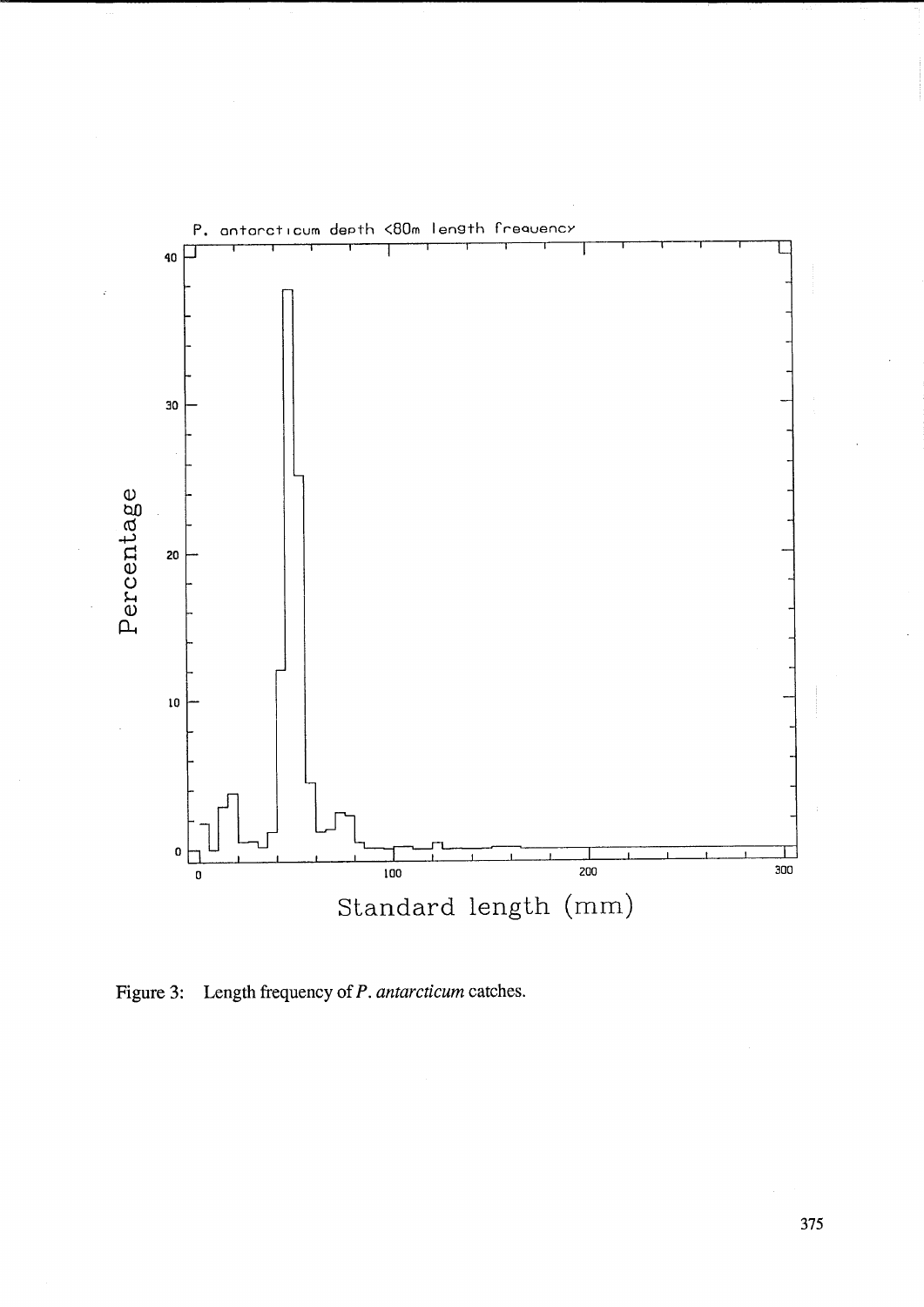

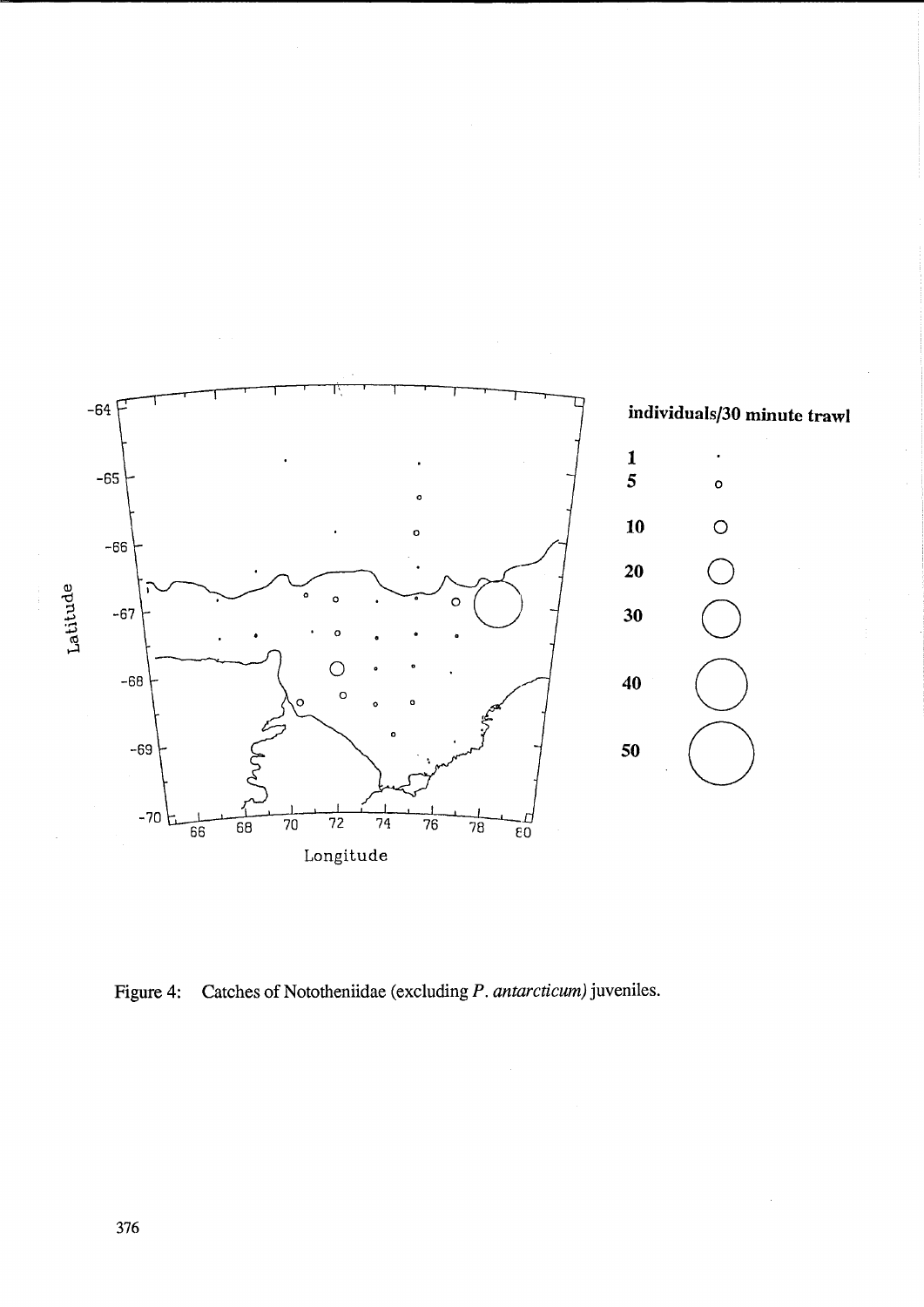

Figure 5: Length frequency of Nototheniidae (excluding *P. antarcticum)* catches.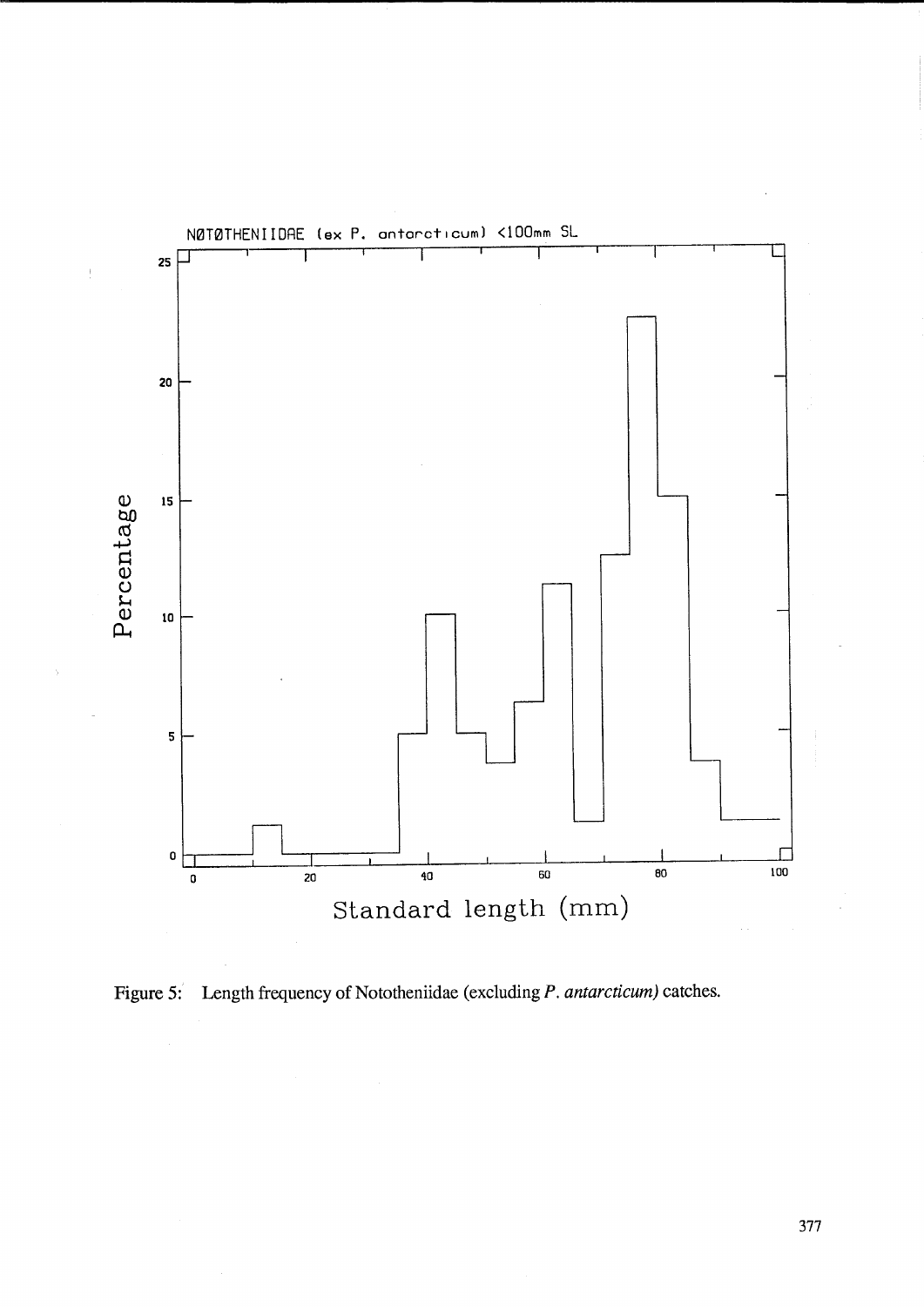

Figure 6: Catches of Channichthyidae juveniles.

378

 $\hat{\mathcal{S}}$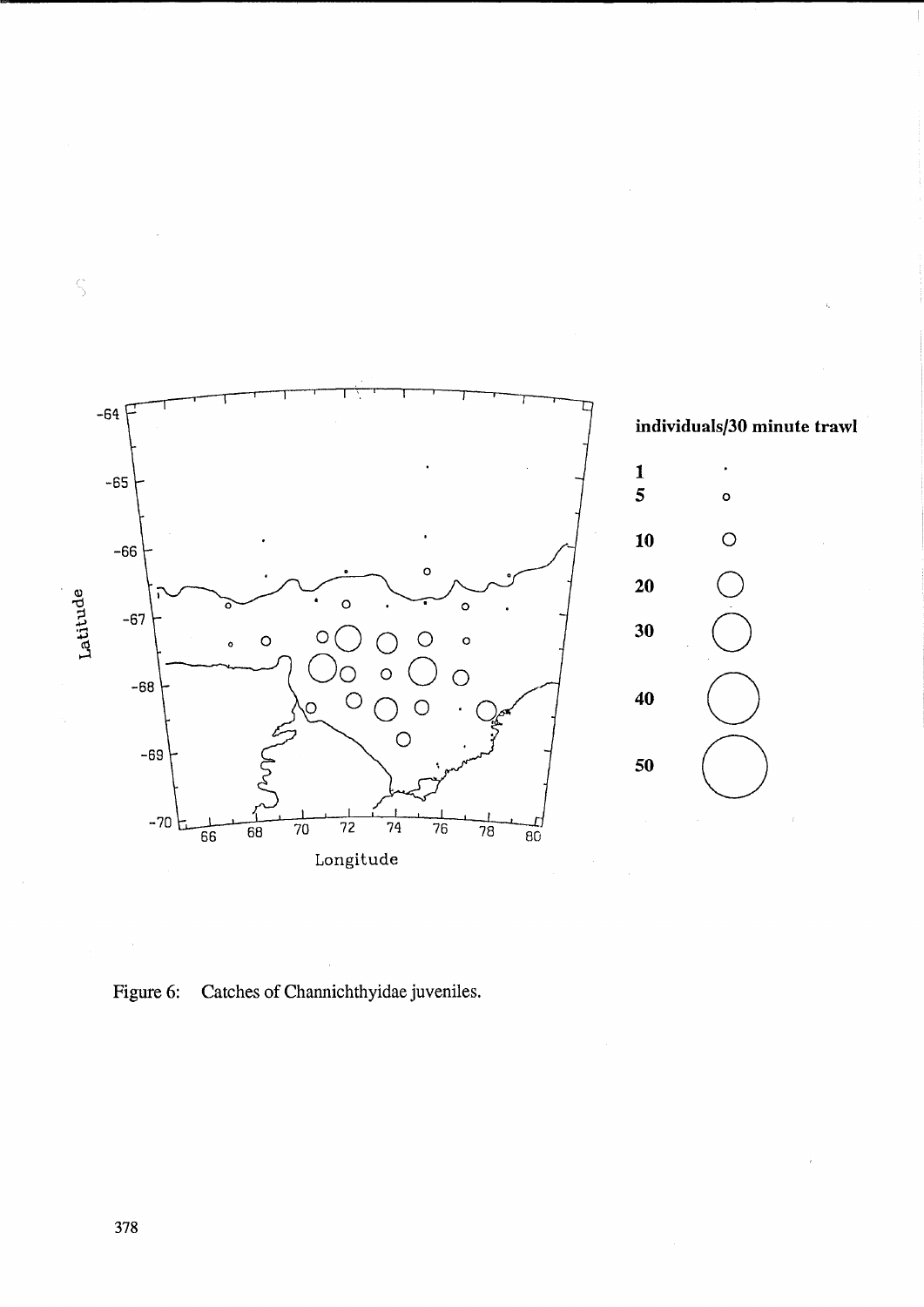

Figure 7: Length frequency of Channichthyidae catches.